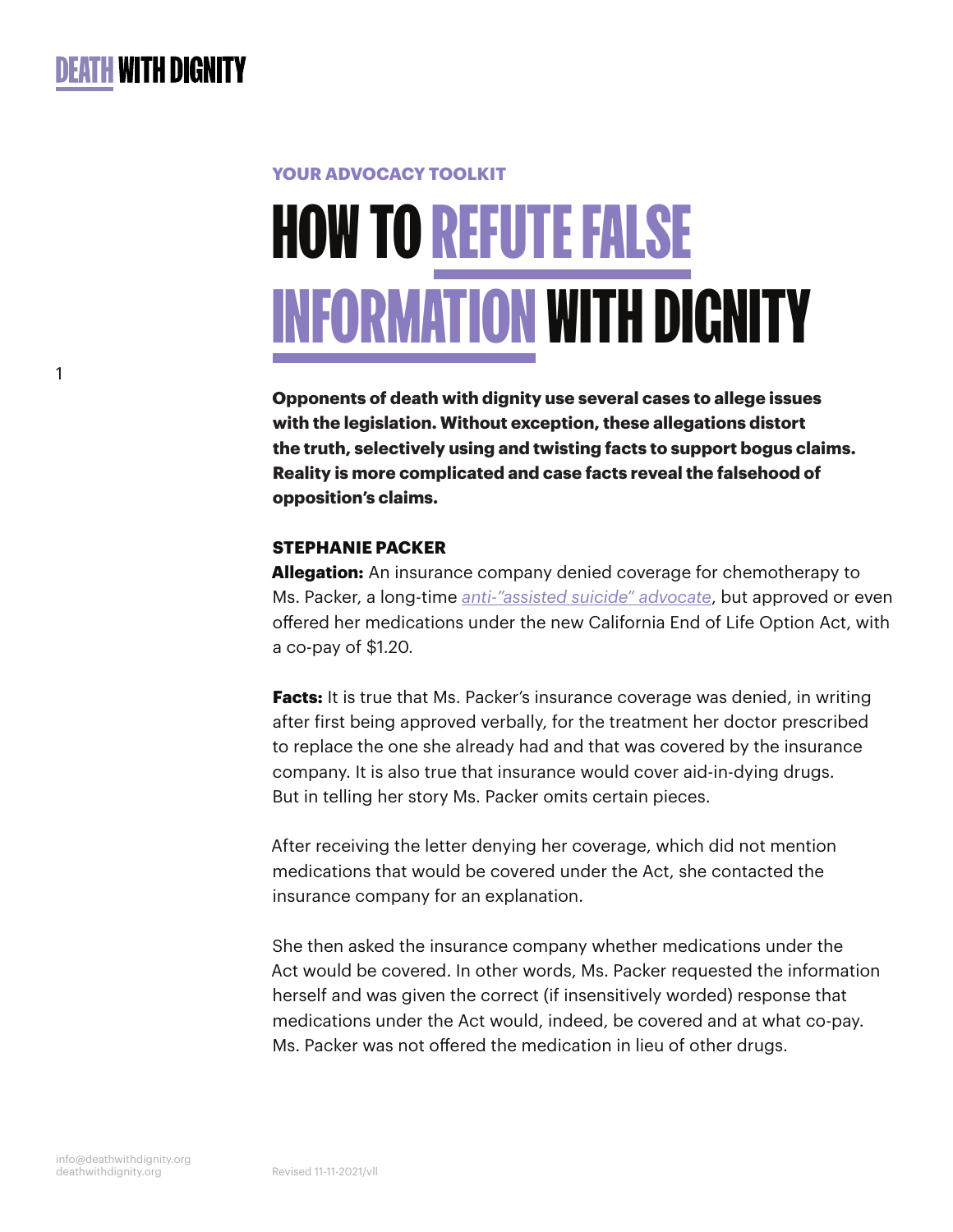All of this happened without violating the California End of Life Option Act, which requires a patient to request this information and an insurance company to not include both denial of coverage and information about the availability of drugs under the Act.

Finally, according to Dr. Eileen Fingerman, who met Ms. Packer in Maine where she was flown to present her partial story at a hearing on a death with dignity bill, Ms. Packer would not even qualify for medications under the Act.

**Source:** "*[Insurance company won't pay](https://www.theblaze.com/news/2016/10/19/insurance-company-wont-pay-for-womans-chemo-treatments-but-physician-assisted-suicide-pills-are-approved)  [for woman's chemo treatments—but](https://www.theblaze.com/news/2016/10/19/insurance-company-wont-pay-for-womans-chemo-treatments-but-physician-assisted-suicide-pills-are-approved)  [physician-assisted suicide pills are](https://www.theblaze.com/news/2016/10/19/insurance-company-wont-pay-for-womans-chemo-treatments-but-physician-assisted-suicide-pills-are-approved)  [approved](https://www.theblaze.com/news/2016/10/19/insurance-company-wont-pay-for-womans-chemo-treatments-but-physician-assisted-suicide-pills-are-approved)*," The Blaze, 10/19/2016

#### **BARBARA WAGNER\***

**Allegation:** The Oregon Health Plan, a Medicaid program, denied coverage for Ms. Wagner's prescription of her lung cancer treatment drug and informed her that the plan would cover medication under Oregon's Death with Dignity Act. Ms. Wagner appealed the denial twice, but lost both times.

**Facts:** The Oregon Health Plan covers nearly all chemotherapy regimens prescribed for cancer patients; OHP covered the multiple rounds of chemotherapy that Ms. Wagner received. Ms. Wagner's request for the coverage of Tarceva was denied because of the drug's limited benefit and very high cost (in order to cover nearly all chemotherapy prescribed for cancer, OHP, whose funds are limited, does not cover experimental, second-line treatments with limited

benefit and high cost leading to the denial of access to well-established, first-line treatments for other cancer patients).

The denial letter Ms. Wagner received stated that OHP would pay for other endof-life care options, including palliative care and physician-assisted dying, the provision of which is unrelated to denial of any coverage. The cost of end-of-life treatment is never weighed against the Death with Dignity Act; no treatment has ever been denied because death would be more "cost effective."

The Tarceva manufacturer ended up providing Ms. Wagner with the prescribed medication free of charge, and Ms. Wagner died three weeks after starting the regimen.

**Source:** "*[The values behind state health](https://web.archive.org/web/20160304075728/http:/www.lists.opn.org/pipermail/right-to-die_lists.opn.org/2008-August/002902.html)  [decisions](https://web.archive.org/web/20160304075728/http:/www.lists.opn.org/pipermail/right-to-die_lists.opn.org/2008-August/002902.html)*," The Oregonian, 8/26/2008 (reprinted by the Right to Die Listserve)

\*The case of Randy Stroup is practically identical to Barbara Wagner's. Learn more *[here](http://otherspoon.blogspot.com/2009/10/many-opposed-to-health-care-reform-have.html)* and *[here](http://firebrandblog.blogspot.com/2009/10/oregon-offers-terminal-patients-doctor.html)*.

# **KATE CHENEY**

**Allegation:** Kate Cheney's physician and two mental health professionals felt she was not competent to make decisions and was being pressured by her daughter. The medical director of her HMO ignored these opinions and wrote a lethal prescription for her.

**Fact:** A mental health professional thought Ms. Cheney was indecisive but competent. He also noted that her daughter was a strong advocate, but that Ms. Cheney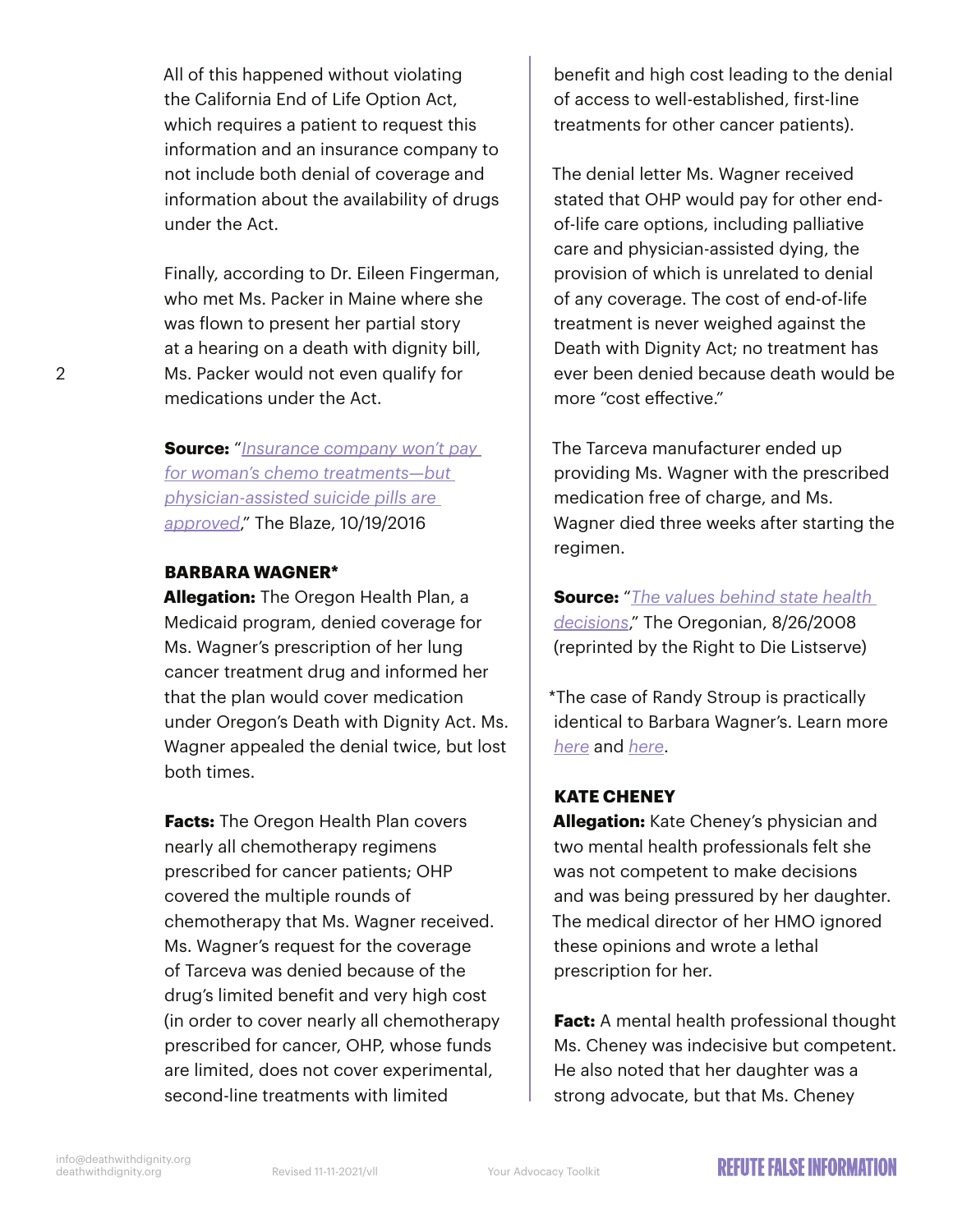was not "pressured by her daughter" into considering use of the law. He referred her to another mental health professional for a second opinion who also concluded she was capable of making a decision to use the Oregon Death with Dignity Act. Ms. Cheney's physician did not claim she was incompetent; instead, he refused to write her a prescription, as is his right, because he does not support the Act as an endof-life choice. The medical director of Ms. Cheney's HMO, who provides oversight on all cases where a request has been made for a hastened death, determined that Ms. Cheney was capable and under no duress.

At no time did the medical director ignore the opinions of the other physicians involved. Ms. Cheney held onto the prescription for three months before making the decision to use it.

#### **Sources:**

3

"*[Is Mom capable of choosing to die?](https://www.oregonlive.com/health/2015/02/physician-assisted_suicide_a_f.html)*" The Oregonian, October 17, 1999

"*Kate Cheney still doesn't rest in peace*," The Oregonian, November 11, 1999

"*Kaiser didn't push patient's suicide*," The Oregonian, November 18, 1999

#### **JOAN LUCAS**

**Allegation:** Joan Lucas had advanced Lou Gehrig's disease and tried unsuccessfully to commit suicide. When her physician requested a psychology consultation, she and her family "cracked up" over the silly questions. A psychologist felt she was depressed but blamed this on her illness; her physician gave her a lethal prescription.

**Facts:** Only after her physician refused to support her decision to use the law did Ms. Lucas attempt to take her life with an overdose of sleeping pills. She did not know she could seek help elsewhere. When she received a psychological evaluation by a licensed psychologist, she was determined mentally capable and not depressed. The reason she and her family members "cracked up" over the psychologist's questions is due to the use of a standard evaluation tool: the ailing grandmother was asked questions such as, "How is your sex life?" and "Has your hair ever been on fire?"

#### **Sources:**

"*We knew she would do it*," Medford Mail Tribune, June 25, 2000

"*I'm ready, she said*," Medford Mail Tribune, June 26, 2000

#### **PAT MATHENY**

**Allegation:** Mr. Matheny was too ill to swallow the lethal pills, so his family "helped him out."

**Facts:** This statement refers to Pat Matheny, a man who felt so strongly about Oregon's Death with Dignity law that he allowed a reporter to chronicle his journey (the case was also documented in peerreviewed literature).

The "help" provided to Pat Matheny was simply his brother-in-law holding the glass while Pat drank the medication through a straw. At the urging of the opponents to the law, the case was thoroughly investigated by law enforcement.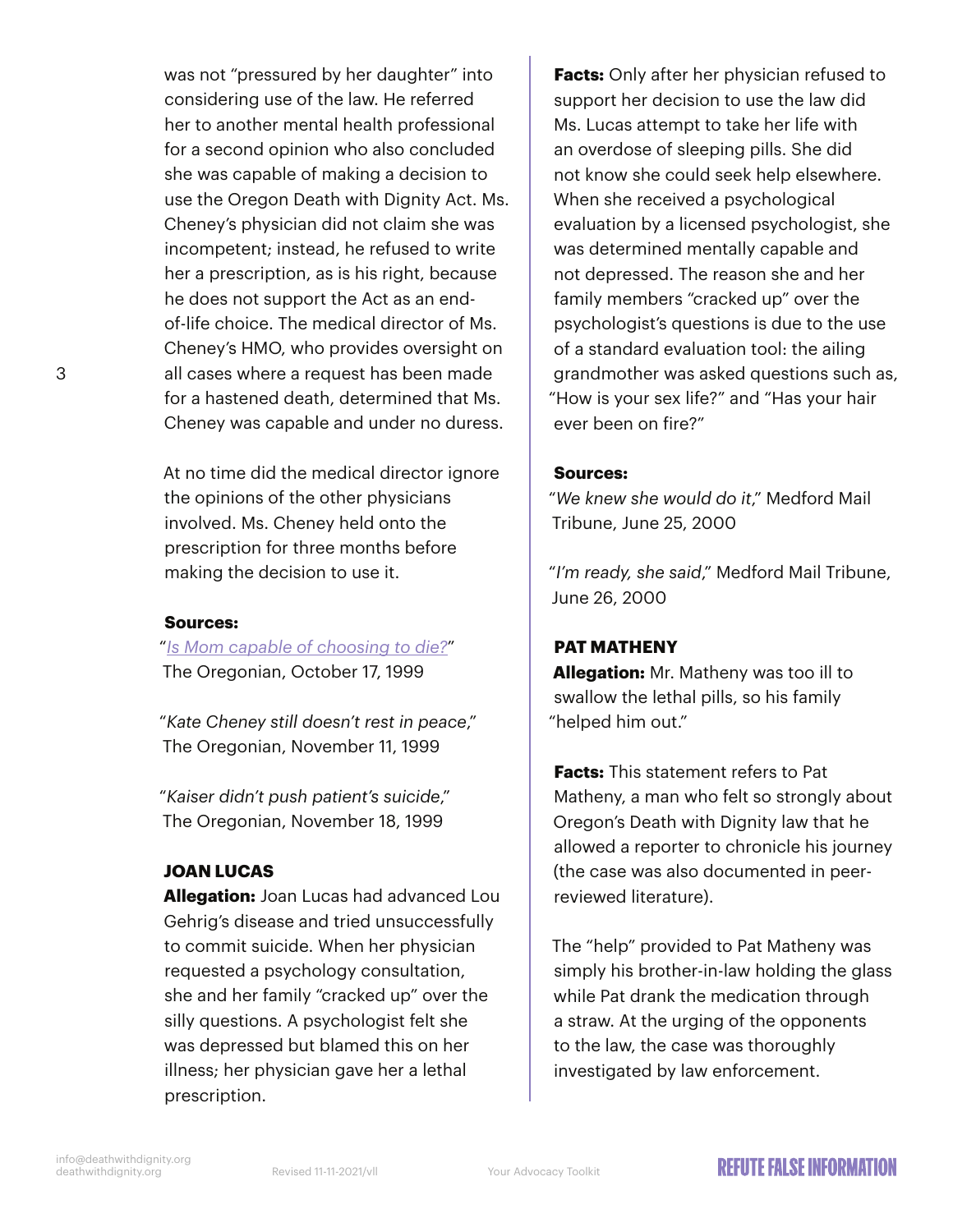The state attorney's office concluded no criminal act was committed.

#### **Sources:**

"*Coos Bay inquiry finds no evidence of foul play in assisted suicide*," The Oregonian, March 13, 1999

"*[Kate Christensen Speaks with Pat](https://www.cambridge.org/core/journals/cambridge-quarterly-of-healthcare-ethics/article/abs/kate-christensen-speaks-with-pat-matheny-a-recipient-of-lethal-medication-under-oregons-death-with-dignity-act/07884EFA7357C2363CB0A6B3D60A0946)  [Matheny, a Recipient of Lethal Medication](https://www.cambridge.org/core/journals/cambridge-quarterly-of-healthcare-ethics/article/abs/kate-christensen-speaks-with-pat-matheny-a-recipient-of-lethal-medication-under-oregons-death-with-dignity-act/07884EFA7357C2363CB0A6B3D60A0946)  [under Oregon's Death with Dignity Act](https://www.cambridge.org/core/journals/cambridge-quarterly-of-healthcare-ethics/article/abs/kate-christensen-speaks-with-pat-matheny-a-recipient-of-lethal-medication-under-oregons-death-with-dignity-act/07884EFA7357C2363CB0A6B3D60A0946)*," Cambridge Quarterly of Healthcare Ethics, Volume 8, Issue 4 October 1999, pp. 564- 568

#### **"HELEN"**

**Allegation:** After two doctors found "Helen" to be depressed, her husband got the name of a doctor willing to write a lethal prescription from a suicide assistance group. This is an example of shopping for a physician who is willing to write a lethal prescription and another who will give mental health clearance.

**Facts:** Neither of "Helen's" doctors found her incompetent; instead, they simply did not support the law. One of her doctors said she was sad about her pending death and characterized her sadness as a slight depression that did not interfere with her ability to make a rational decision. It was one of her original doctors who recommended that "Helen" call Compassion in Dying of Oregon, an organization that supports implementation of the Death with Dignity law.

It is appropriate and common for patients to request, and in some instances for insurance companies to require, a second opinion, when a clinical situation

reaches a threshold level. To demean this process claiming it is nefarious "doctor shopping" is disrespectful and completely misleading.

It is also appropriate for patients to seek assistance in locating cooperating physicians once their own physician has refused to help.

**Source:** Peter Reagan, MD, "*[Helen](https://www.thelancet.com/journals/lancet/article/PIIS0140-6736(98)12219-5/fulltext)*," Lancet, April 10, 1999, pp. 1265-1267

#### **MICHAEL FREELAND**

**Allegation:** According to an Oregon physician, Dr. Hamilton, Michael Freeland had a history of mental illness, was incompetent and therefore should not have qualified to receive medication under the Death with Dignity law.

**Facts:** Five physicians involved in the case agreed that, at the time Mr. Freeland received his prescription under the Death with Dignity law, that he was mentally competent and that he was within six months of dying.

He was mentally competent when he got the medication, when he kept the medication in his possession, and when he chose not to use the medication.

Dr. Hamilton and his wife were apparently involved with Mr. Freeland for several months and never once raised an issue with any authorities while he was still alive and could speak for himself. Since that time they have used his private medical records for political gain and have been ordered by the family to cease. This case has never been reported to any authority